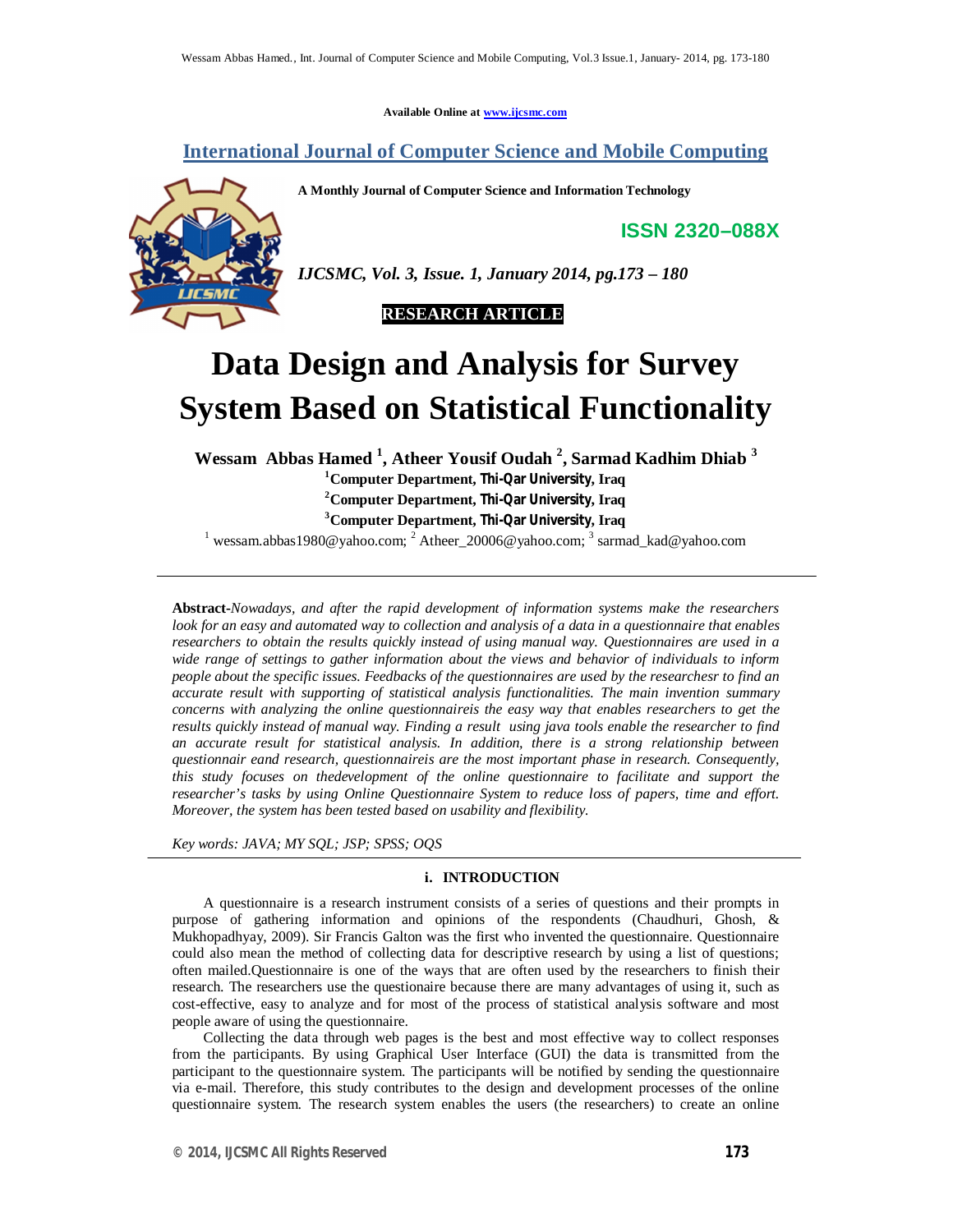questionnaire, and analyze the questionnaire easily. In addition, they can manage the questionnaire, the respondent to the questionnaire, and present the result of the questionnaire.

### **ii. RESEARCH PROBLEM**

Currently, the online survey system establishes the questionnaire and distributes it to the largest number of participants. However, result of the questionnaire lacks the support provided by the analyzing functionality. Analyzing functionality refers to the statistical analysis tools, which are a collection of methods that used to process large amounts of data and reports. Additionally, the overall trends and the performance of each question are analyzed using the equations from statistical analysis. Using the statistical analysis tools, researchers will be able to get the results of the research. Normally, the analyzing functionality is done manually or could be achieved by separate software applications such as the Statistical Package for Social Sciences (SPSS), and so it is difficult to achieve the desired results. Therefore, the online survey system will make it possible to provide analysis functionality and this is really useful and improves the implementation of the survey system. This research contributes to the development of the traditional questionnaire and the processes that are applied to analyze the questionnaire to be online questionnaire system.

# **iii. OBJECTIVE**

The main objective of this research is to design and develop an on line Questionnaire System (OQS). In order to achieve this goal, the followings objectives are achieved:

- $\checkmark$  Identify the components of OQS.
- $\checkmark$  Define the analysis functionalities required by the researcher such as mean, correlation and standard deviation.
- $\checkmark$  Design and develop the prototype of the OQS.
- $\checkmark$  Evaluate the usefulness of the OQS.

# **iv. RELATED WORK**

 The web is a highly programmable environment that allows mass customization through the immediate deployment of large and diverse applications to millions of global user (Conallen, 1999). The web is growing quickly but actually it is a chaos to large extent, for example, there is the scientific research output and web sites of supporting parties, etc, and there is the core of many of the bad quality or worst or something with mention to every page on the web has range from a little personalities to few hundred thousand which contains the truth and untruth, knowledge on nonsense propaganda.

 A questionnaire is a list of questions designed to collect specific information, or it can be defined as a group of printed questions used to collect information from the people who answer them, and those people are usually called respondents (Newsted, 1988).The World Wide Web (WWW) has become a common communication for several different types of information. It is important for most people around world because they rely on this method to retrieve information which they need at times, as is the case in using online survey to collect information about specific topics. New surveys technologies are trying to test the feasibility and usability of using computer networks, particularly in the WWW. Also there is a review of computer assisted survey techniques, and the comparisons among different survey methods are on way to appear (Chou, Chang, & Jiang, 2000). With advent of handy Internet building tools, online questionnaire is becoming a promising alternative to mail-based surveys and traditional paper-work regarding data collection and analysis for questionnaires (Singh, Taneja & Mangalaraj, 2009).

#### *A- Advantages and Limitations of Using the Online Surveys*

The advantages of computer-network surveys are:-

- The delivery of network surveys is usually faster than that of mail surveys (Oppermann, 1995).
- The cost of delivery is less than using regular mail specially in the presence system on the Internet (Anderson & Gansneder, 1995).
- Network surveys allow more flexibility for the respond of the user (Chou, 1997).
- Web surveys provide time compared with the other surveys (Parker, 1992).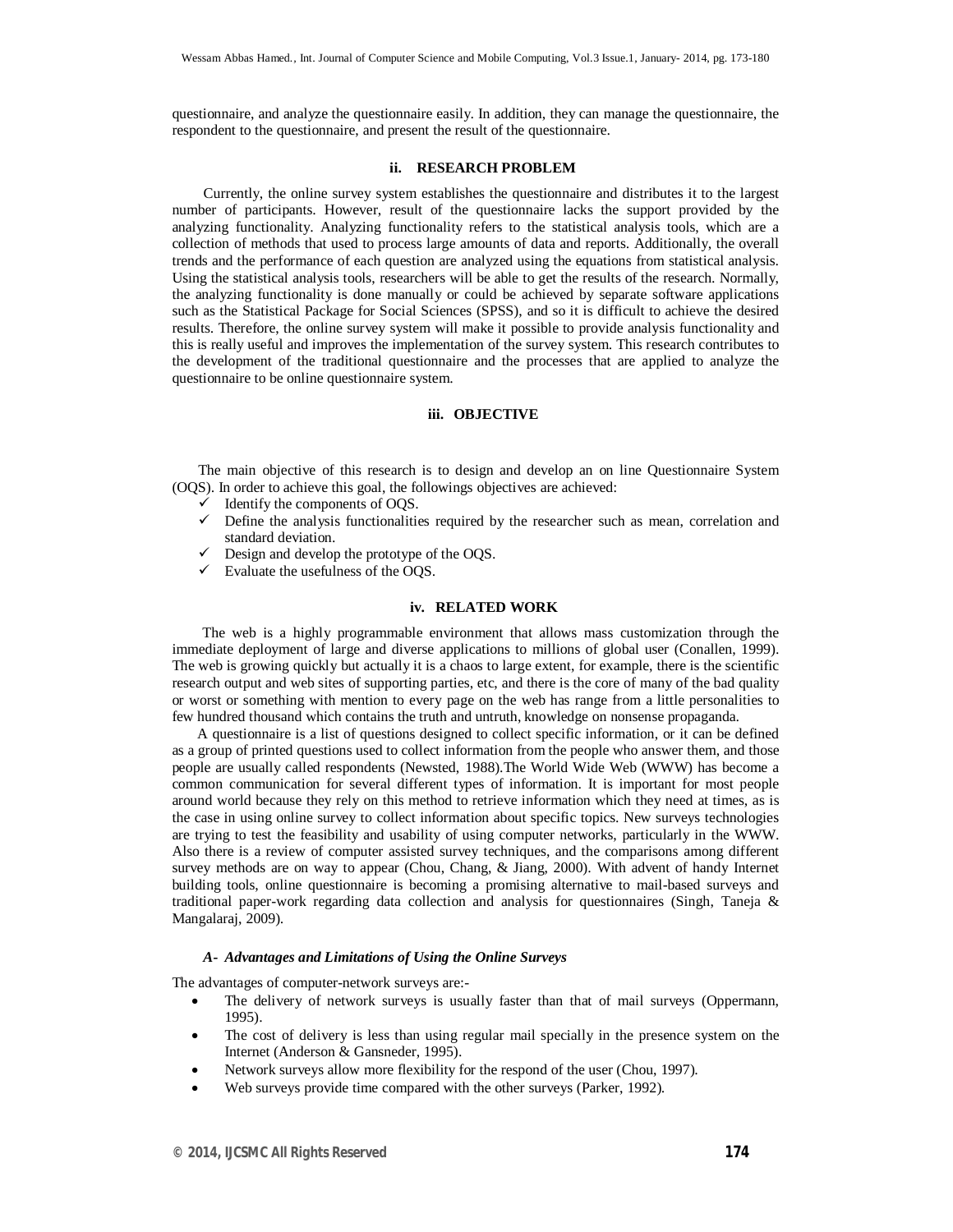- It is the best surveys environmentally because the network does not use the paper or at least they use less paper (Saltzman, 1993).
- Web surveys provide a convenient way of communication between participants and researchers (Fisher, Margolis, & Resnick, 1996).

 However, there are many limitations of online surveys, such as the researcher must know that all persons that intended to pass the questionnaire must be able to access the internet. Furthermore, the computer browser may be over loaded with the information study and the system may crash down. The respondents to the questionnaire may lack the internet experience and this may affect negatively and threaten all responses (Evans & Mathur, 2005). In addition, Respondents may have difficulty in reading or writing of the questionnaire poorly designed, and this may lead to incomplete analysis in the perfect way (Granello & Wheaton, 2004). Also, there is a cost of time to download and open e-mail and effort to establish and maintain an Internet connection (Cho & Larose, 1999).

# **v. THE PROPOSED RESEARCH**



One of the most important parts in any research is the data analysis.

Fig 1: Tentative design of OQS.

Statistical application such as SPSS is used for data analysis. The data that are collected using questionnaire is very important and forms the first step in any research.

# *A- State of the application*

Using data analysis, the researcher will be able to get the results and find his/her research. This study contributes to develop the traditional questionnaire and the processes that are applied to analyze the questionnaire to be online questionnaire. The prototype developed using Java language and has been designed using UML. In addition, SPSS equations (correlation, mean, standard deviation, T-Test and regression, linear regression) are used in the data analysis. Furthermore, many functions had been added into the system as inserting questions automatically, which means that the researcher may upload a file and the system will provide automatic detection of the questions. As well as this system provides the online tools and forms those contain the participant's information on the system. Also, the system enables researchers to send more than one e-mail that contains username and password to their participants.

#### *B- Analysis*

The system supports analysis part that contains a graphic for each question to see the performance of each question by using the equations that are exist in the SPSS software. On the other hand, this topic has been chosen because there are many reasons that encourage us to develop an online questionnaire. Firstly, the internet became available for any one because it is very important for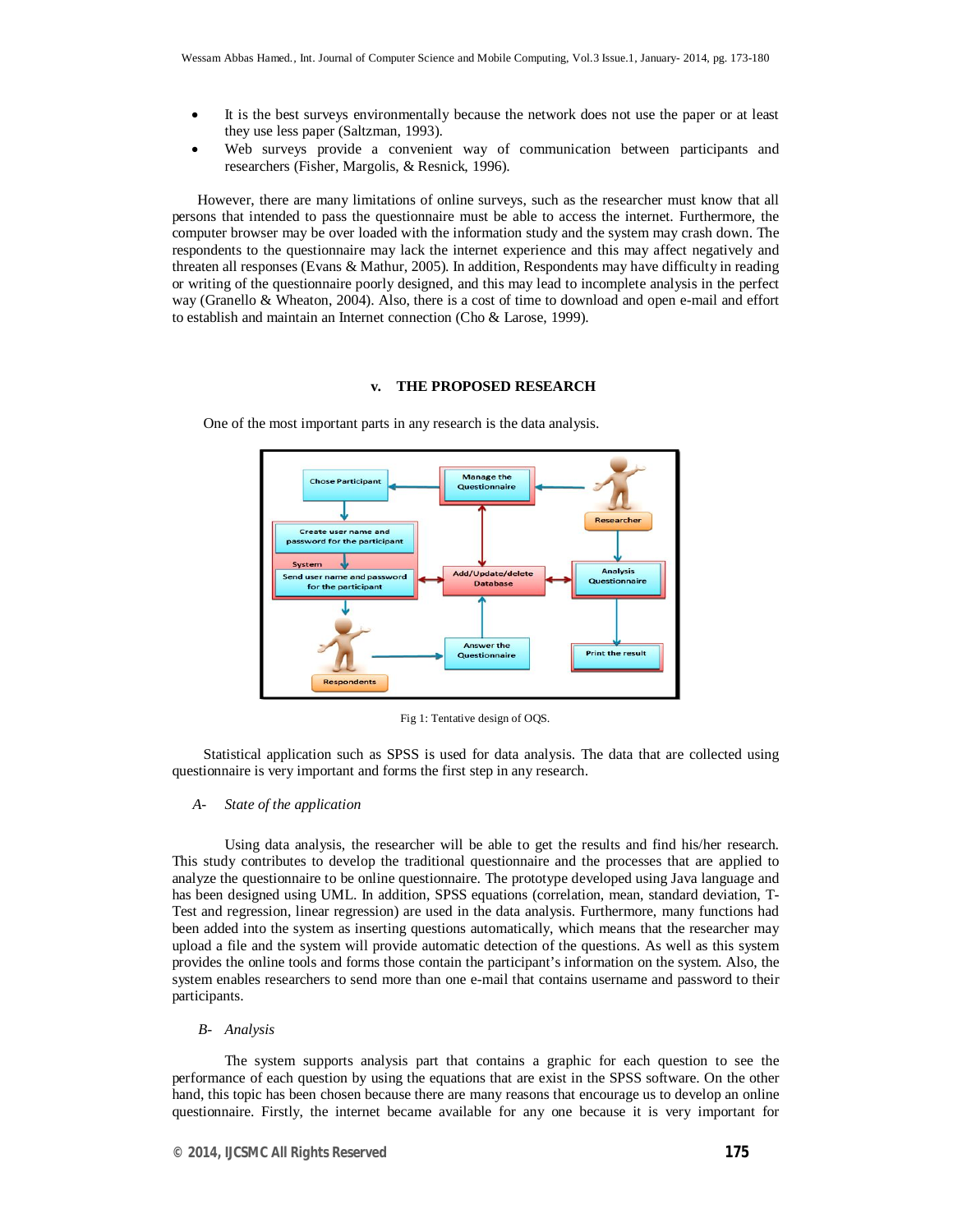researchers, the online questionnaire have become a popular way of collecting data and get results. Secondly, the design of an online questionnaire often has an effect on the quality of the gathered data.

- *C- Invention/Innovation of online questionnaire*
- 1- The smart GUI easy to access.
- 2- There were various programming tools which have been used in this invitation.
- 3- Scalability is available in this invitation for both researcher and applicant.
- 4- Authentication security has been used in this research.<br>5- Reducing the time for statistical analysis that the resea
- Reducing the time for statistical analysis that the researcher needed.
- 6- The main innovativeness in this research is to gain cost opportunity in the private sector.
- 7- The project idea offers an openness to add more options for the future work.
	- *D- Steps to use online questionnaire application*
- 1- Start: get login by the researcher and applicant.
- 2- Open online questionnaire GUI for the researcher.
- 3- The authenticated researcher adds section number.
- 4- The researcher adds questions.<br>5- The researcher sends email to a
- The researcher sends email to all applicants.
- 6- Applicant gets response for online questionnaire on identified period.
- 7- The researcher makes analysis and fined the statistical result.
- 8- End.

# **vi. IMPLEMENTATION AND RESULTS**

The prototype of OQS is developed using Java application programs and MySQL Community Server. The work of Java with MySQL has provided an appropriate environment work for this system.



#### Fig 2: OQS Architecture.

JSP (Java Server Pages) technology provides a simplified, fast way to create dynamic web contents. JSP technology enables rapid development of web-based applications that are server-and platformindependent (Nakaike, Kondoh,Nakamura, Kitayama, & Hirose, 2004). The JSP provides the ability to write queries directly within the code of JSP which can be written inside Java program. Navicat Premium is one of the programs that we need with the database. Navicat is a multi-connections database administration tool allowing us to connect with MySQL databases OQS simultaneously within a single application. This helped the database administration to get multiple kinds of database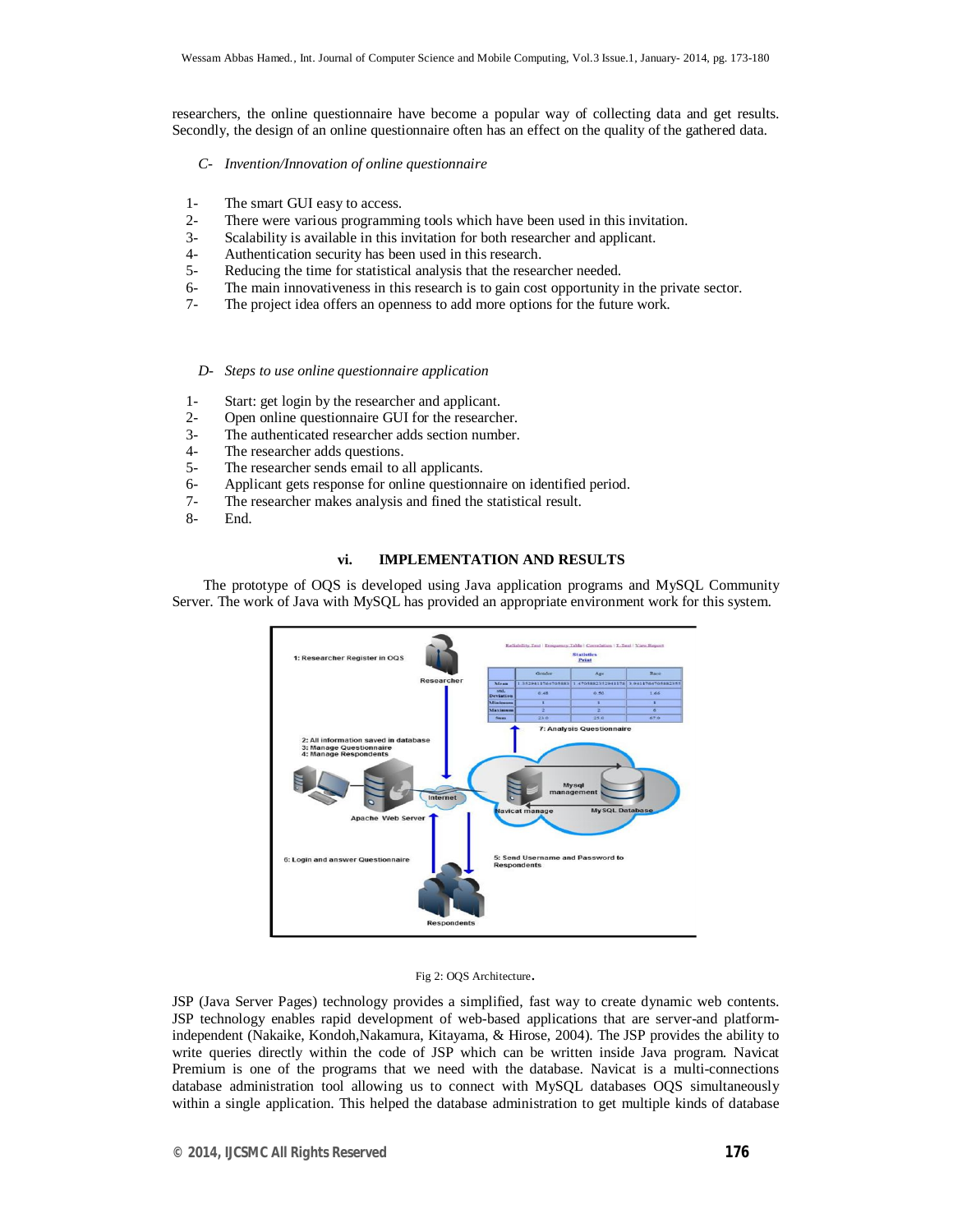easily (Navicat, 2011). The Apache HTTP Server Project is another program that we need to connect with the internet. The Apache is an effort to develop and maintain an open-source HTTP server for modern operating systems. The goal of this project is to provide a secure, efficient and extensible server that provides HTTP services in sync with the current HTTP standards (Apache, 2011). Dreamweaver program is used to design interfaces of the OQS website. Table 1 illustrates requirements necessary software and server used in OQS. By interacting with the prototype, users can get a better idea of their information requirements. The application approved by the users can be used as a template to create the final system.

| <b>Prototype Development Environment</b> |                                  |  |  |  |
|------------------------------------------|----------------------------------|--|--|--|
| Program language                         | <b>JSP</b>                       |  |  |  |
| <b>Server</b>                            | Pentium IV                       |  |  |  |
| <b>Database</b>                          | <b>MySQL v. 6.0.11</b>           |  |  |  |
| <b>Operating System</b>                  | <b>Windows 7 Home Premium</b>    |  |  |  |
| <b>Service programs</b>                  | <b>Navicat Premium for MySQL</b> |  |  |  |
| <b>Service programs</b>                  | <b>Apache HTTP Server 6.0.26</b> |  |  |  |
| <b>Service programs</b>                  | Macromedia Dreamweaver v.8       |  |  |  |

TABLE 1 TOOLS USED IN DEVELOPING THE QQS SYSTEM.

#### *A- Programming the Questionnaire*

The programming of the questionnaire has included a collection of codes that are built and assembled to form OQS system. This is done by bringing together the following four components:

- Designing a Questionnaire: To create a questionnaire, we must take into account the researcher, who will create questionnaire in a simple and easy manner to manage the questionnaire and how to select an answer type, which could be Text Box, Radio Buttons, and Checkboxes.
- Publishing the Questionnaire: Once a questionnaire is completed, researchers can publish it by sending the survey link out via email. Responders on the Internet will then be able to view the questionnaire via a browser.
- Submitting the Data: this is achieved by clicking a relevant link on a browser, responders can view the questionnaire. If the respondents complete the information the questionnaire maintains, they can click the "Submit" button. Then, data will be delivered via the Internet to the web server and inserted to the database.
- Analyzing the Data: Researchers can perform data analysis at any time. The system provides summary of the submitted data by providing the statistic results, such as the total number of responders for the questionnaire, and the total number of responders for each male and female.

|                                          | Home   Manage Respondent   Manage Questionnaire   Analysis  logout                                                                                                                                                                                                                                                                             |
|------------------------------------------|------------------------------------------------------------------------------------------------------------------------------------------------------------------------------------------------------------------------------------------------------------------------------------------------------------------------------------------------|
| <b>Your Profile</b>                      | <b>Hi Wessam Atheer Sarmed To OOS</b>                                                                                                                                                                                                                                                                                                          |
| ID<br>- Wessam                           | Online Questionnaire System                                                                                                                                                                                                                                                                                                                    |
| Name: wessam<br><b>Edit your profile</b> | Questionnaire is one of the method that frequently used by the researcher to finish their research.<br>They used it because there are so many advantages of using the questionnaire, such as cost<br>effective, easy to analyze, most statistical analysis software can easily process and most of people<br>are familiar using questionnaire. |
|                                          | This system is provide for the user (researcher) that want to create the online questionnaire and the<br>target user (respondents) to fill in the questionnaire.                                                                                                                                                                               |
|                                          |                                                                                                                                                                                                                                                                                                                                                |
|                                          |                                                                                                                                                                                                                                                                                                                                                |
|                                          |                                                                                                                                                                                                                                                                                                                                                |
|                                          |                                                                                                                                                                                                                                                                                                                                                |
|                                          |                                                                                                                                                                                                                                                                                                                                                |
|                                          |                                                                                                                                                                                                                                                                                                                                                |

Fig 3. Home Page.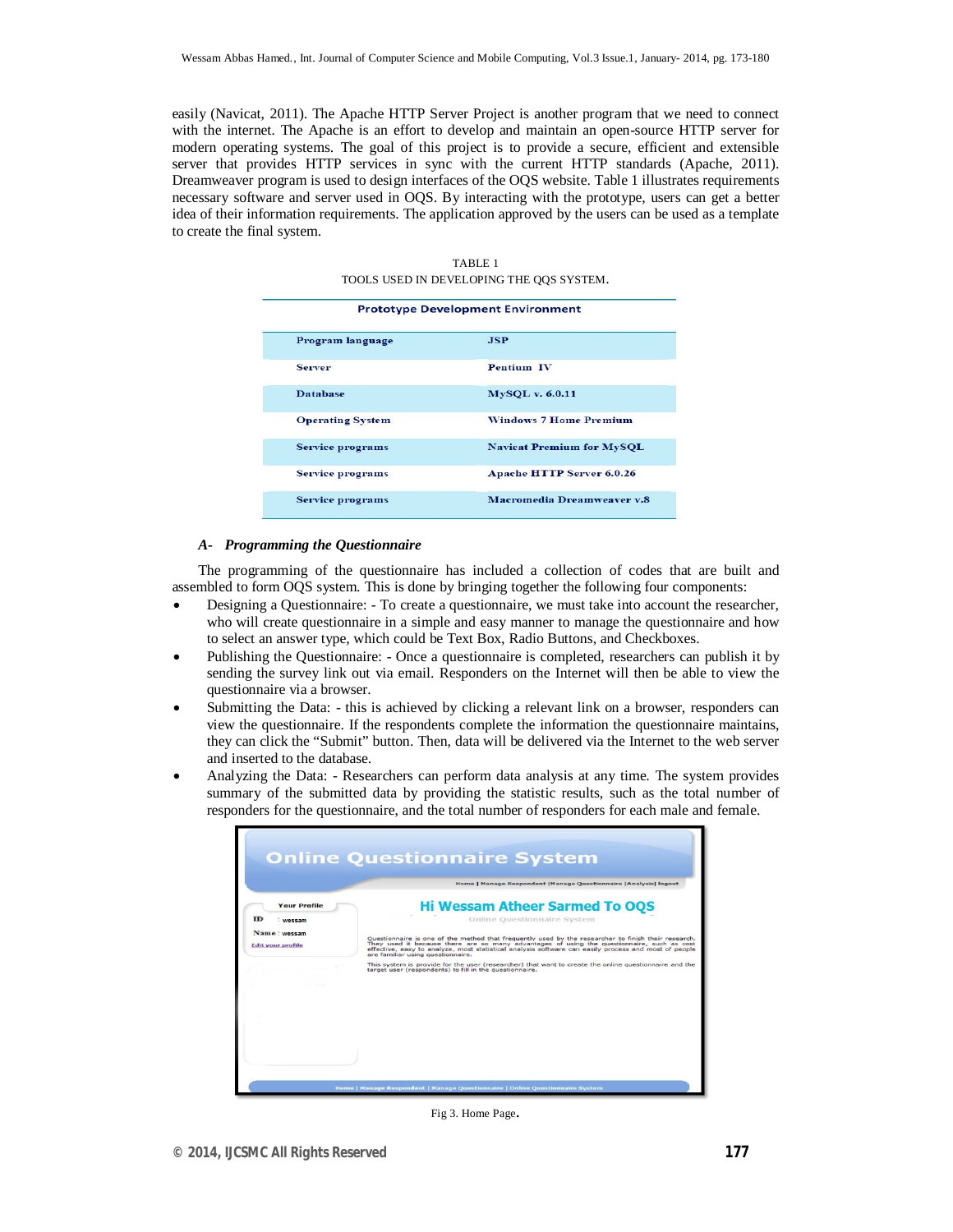| Gender                                                                                           |                        |                    |                     |                                       |                                       |                           |  |
|--------------------------------------------------------------------------------------------------|------------------------|--------------------|---------------------|---------------------------------------|---------------------------------------|---------------------------|--|
|                                                                                                  | <b>Valid</b>           | Frequency          | <b>Percent</b>      |                                       | <b>Valid Percent</b>                  | <b>Cumulative Percent</b> |  |
|                                                                                                  | Male                   | 11                 | 64.70588235294117%  |                                       | 64.70588235294117%                    | 64.70588235294117%        |  |
|                                                                                                  | Female                 | 6                  | 35.294117647058826% |                                       | 35.294117647058826%                   | 100.0%                    |  |
|                                                                                                  | <b>Total</b>           | 17                 | 100%                |                                       | 100%                                  |                           |  |
| Age<br><b>Valid</b><br><b>Valid Percent</b><br><b>Cumulative Percent</b><br>Frequency<br>Percent |                        |                    |                     |                                       |                                       |                           |  |
|                                                                                                  | $>= 25$ years old<br>9 |                    |                     | 52.94117647058824% 52.94117647058824% | 52.94117647058824%                    |                           |  |
|                                                                                                  | < 25 years old         | $\mathbf{s}$       |                     |                                       | 47.05882352941176% 47.05882352941176% | 100.0%                    |  |
|                                                                                                  | Total                  | 17                 | 100%                |                                       | 100%                                  |                           |  |
| Race                                                                                             |                        |                    |                     |                                       |                                       |                           |  |
| <b>Valid</b>                                                                                     | Frequency              | Percent            |                     |                                       | <b>Valid Percent</b>                  | <b>Cumulative Percent</b> |  |
| <b>Others</b>                                                                                    |                        |                    | 5.88235294117647%   |                                       | 5.88235294117647%                     | 5.882352941176478%        |  |
| Melavu                                                                                           | $\blacktriangleleft$   |                    | 23.52941176470588%  |                                       | 23.52941176470588%                    | 29.411764705882348%       |  |
| India                                                                                            | $\overline{a}$         | 11.76470588235294% |                     | 11.76470588235294%                    |                                       | 41.176470588235304%       |  |
| <b>Arabic</b>                                                                                    | $\overline{2}$         | 11.76470588235294% |                     | 11.76470588235294%                    |                                       | 52.94117647058826%        |  |
| <b>English</b>                                                                                   | 4                      | 23.52941176470588% |                     | 23.52941176470588%                    |                                       | 76.47058823529414%        |  |
| Cina                                                                                             | 4                      |                    | 23.52941176470588%  |                                       | 23.52941176470588%                    | 100.0%                    |  |
| <b>Total</b>                                                                                     | 17                     |                    | 100%                |                                       | 100%                                  |                           |  |

Fig4: Frequency Table Page.

#### *B- Statistical Analysis Functions*

Statistical analysis refers to a collection of methods used to process large amounts of data and report overall trends (Cowan, 1998). Statistical analysis is particularly useful when dealing with surveys that have huge data and to provide appropriate reports to give a final conclusion about the information and the data collected. In OQS we have many functions for analyzing the questionnaire. These functions are Reliability Test, Statistics, Frequency Table, Correlation and T-Test, for each analysis function, there were special equations which can be illustrated as follows (Peck & Devore,  $2010$ :-

 **Reliability Test: -** To find the alpha value for any question we must apply the following equation:

$$
\alpha = \frac{k^2 \times sp^2}{k^2 \times sp^2 + ks^2}
$$

Where k represents the answer options for each question, we can calculate the value of  $SP<sup>2</sup>$  from the following equation: -

$$
sp^2 = \frac{(kp_1 - \mu)^2 + (kp_2 - \mu)^2 + \dots + (kp_i - \mu)^2}{k}
$$

 $\therefore$   $\alpha^2$  **b**  $\therefore$   $\therefore$   $\therefore$   $\therefore$   $\therefore$   $\therefore$   $\therefore$   $\therefore$   $\therefore$   $\therefore$   $\therefore$   $\therefore$   $\therefore$   $\therefore$   $\therefore$   $\therefore$   $\therefore$   $\therefore$   $\therefore$   $\therefore$   $\therefore$   $\therefore$   $\therefore$   $\therefore$   $\therefore$   $\therefore$   $\therefore$   $\therefore$   $\therefore$   $\therefore$   $\therefore$   $\therefore$   $\therefore$   $\therefore$ 

$$
s^{2} = \frac{(kp_{1})^{2} + (kp_{2})^{2} + \dots + (kp_{i})^{2}}{k}
$$

hese functions, we have many function types. uation is given by:

$$
\mathbf{X}' = \frac{\sum_{i=1}^{n} X_i}{n}
$$

**stion:** the standard deviation is given by:

$$
\text{Std.deviation} = \sqrt{\frac{\sum_{i=1}^{n} (Xi - X)^{2}}{N - 1}}
$$

- **Minimum** represents the smallest value in the data.
- **Maximum** represents the largest value in the data.
- **Sum** is representing the total value in the data.
- **Frequency Table: -** A table represents the percentage of respondents in a specific field and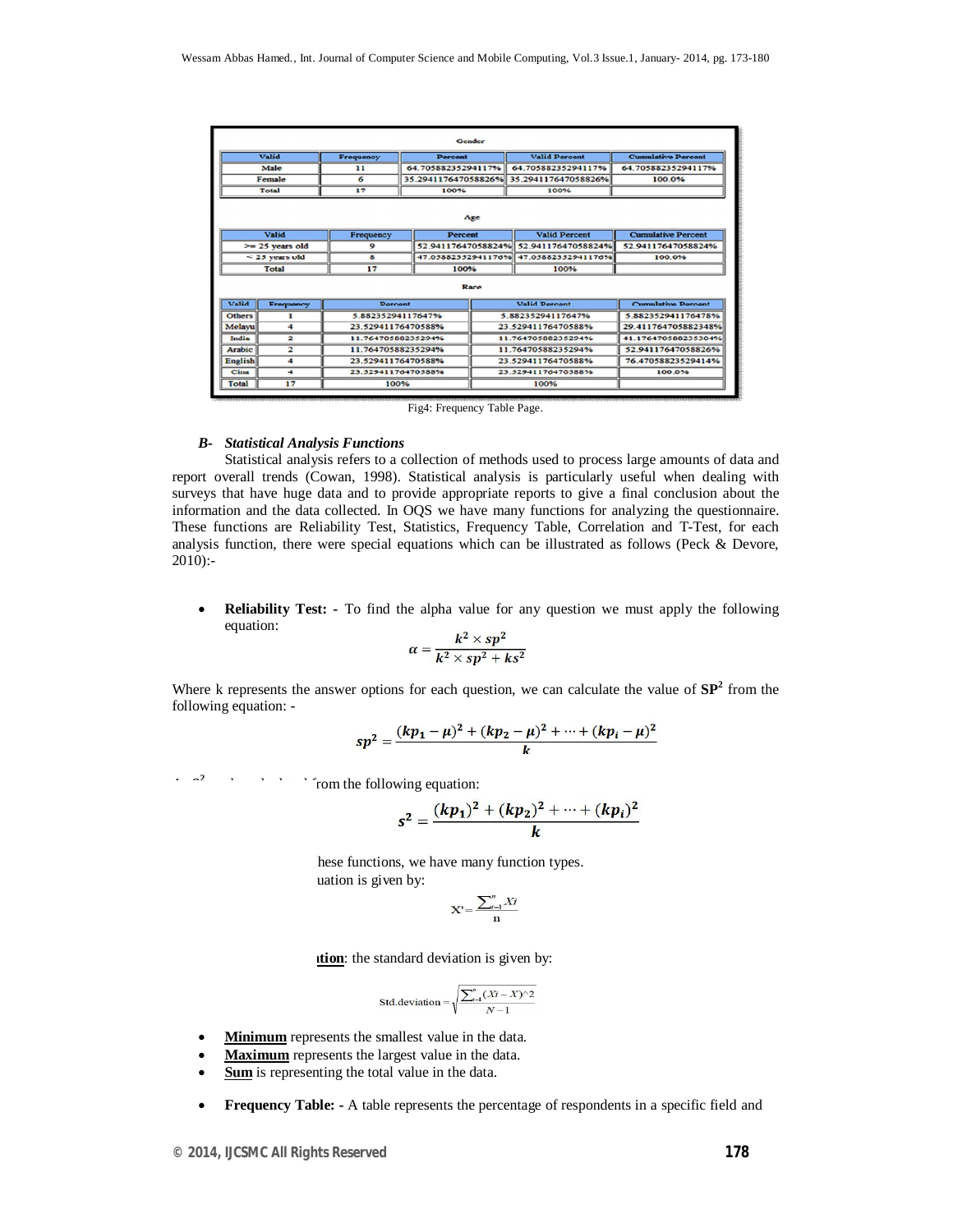| Reliability Test   Frequency Table   Correlation   T-Test   View Report<br><b>Statistics</b><br><b>Print</b> |        |                                                          |      |  |  |  |  |  |
|--------------------------------------------------------------------------------------------------------------|--------|----------------------------------------------------------|------|--|--|--|--|--|
|                                                                                                              | Gender | Age                                                      | Race |  |  |  |  |  |
| Mean                                                                                                         |        | 1.3529411764705883 1.4705882352941178 3.9411764705882355 |      |  |  |  |  |  |
| std.<br><b>Deviation</b>                                                                                     | 0.48   | 0.50                                                     | 1.66 |  |  |  |  |  |
| <b>Minimum</b>                                                                                               |        |                                                          |      |  |  |  |  |  |
| <b>Maximum</b><br>$\overline{2}$                                                                             |        | $\overline{2}$                                           | 6    |  |  |  |  |  |
| <b>Sum</b>                                                                                                   | 23.0   | 25.0                                                     | 67.0 |  |  |  |  |  |

#### Fig 5: Statistical Table Page.

uses tally marks to record and show the number of times they occur (For example if we have 10 respondents in questionnaire, what is percentage male and female?).

**Correlation:** - To find correlation we used the following equation:

$$
r = \frac{\sum (x - \overline{x})(y - \overline{y})}{(n-1)(s_x)(s_y)}
$$

Where X, Y are the variables that we need to find the correlation for them.

 $x$ : mean to x. y: mean to y. N: number of participation.  $S_X$ : Standard deviation to x.

$$
x^s = \frac{\sqrt{\Sigma i} = 1 (Xi - X)^2}{n-1}
$$

 $S_Y$ : Standard deviation to y.

$$
y^s = \frac{\sqrt{\Sigma i} = 1 (yi - y)^{\wedge} 2}{n - 1}
$$

The correlation has been used as a measurement of the correlation among variables X and Y (from -1 to 1), if the correlation is close to 1, that is means that there is a strong correlation between the variables, in other hand, if the correlation was far from 1, this means that there is weak correlation between them, and if the correlation  $= 1$ , then this case is called optimal correlation.

**T-Test: -** TO find T-Test, we use the equation:

$$
r = \frac{n(\Sigma xy) - (\Sigma x)(\Sigma y)}{\sqrt{[n(\Sigma x^2) - (\Sigma x)^2][n(\Sigma y^2) - (\Sigma y)^2]}}
$$

Where:

N: represent number of questions in each section.

X: represent the first value that we need to test in each section.

 $\Sigma$  x: represent summation of x variable for each section.

Y: represent the second value that we need to test in each section.

 $Σ$  y: represent summation of y variable for each section.

After finding r, we can find T-Test by the following equation:-

$$
T=r\sqrt{\frac{n-2}{1-r^2}}
$$